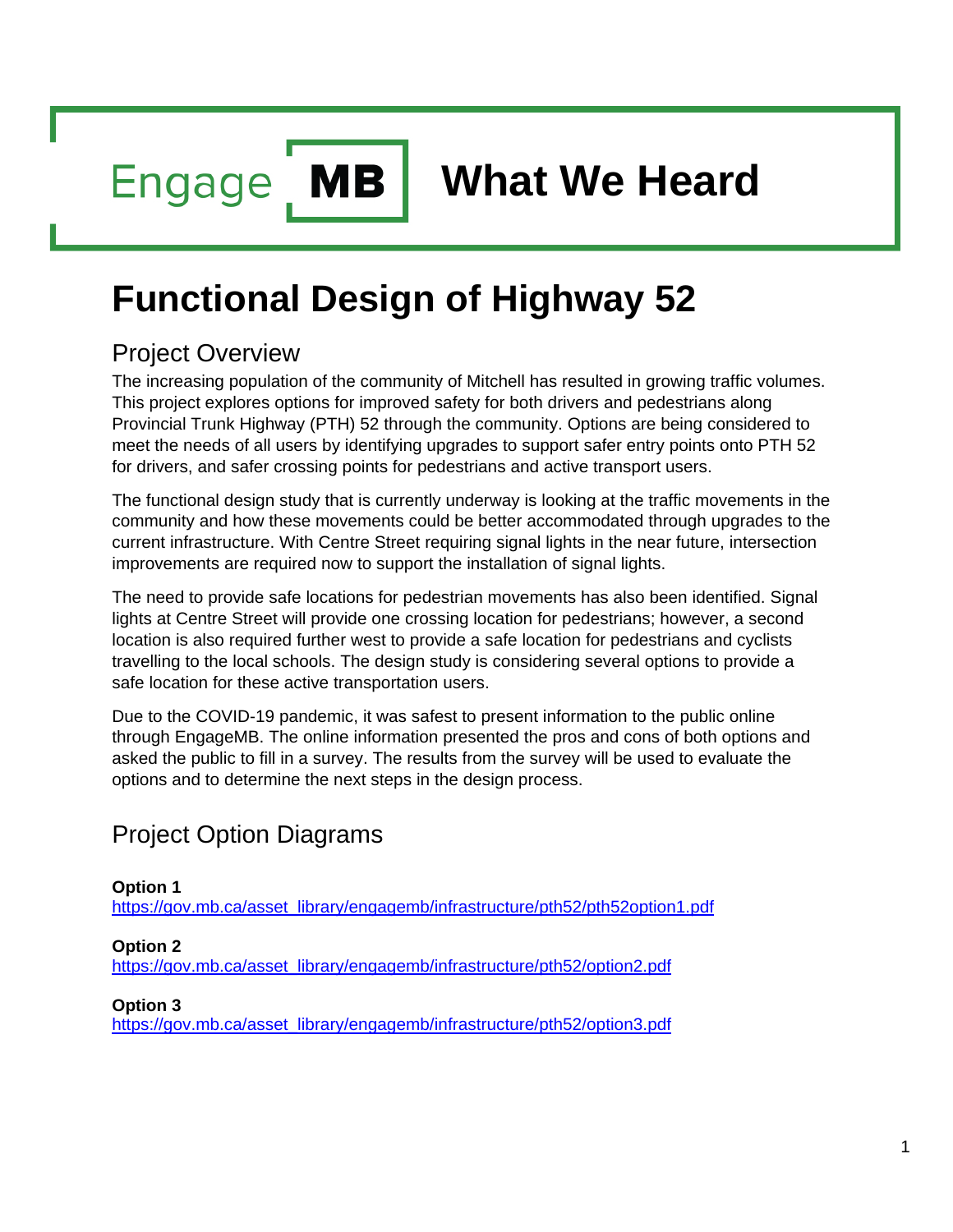# Current Status

The public engagement component of the functional design process is currently underway. Public feedback will be used to improve the design options to meet the needs of the community.

# Engagement Overview

Public engagement consisted of an online presentation, with community maps, on EngageMB.ca. This was accompanied by an open online survey, which was run from September 14 to September 28, 2020. News stories on local media posts encouraged interested members of the public to participate. The RM of Hanover and the Manitoba government provided links on their websites to direct people to the public online engagement.

# Demographics of Survey Responses

A total of 362 responses were received for the online survey and a further six responses were received through email. Of the 362 responses received online, 71 per cent indicated a mailing address in Mitchell, 7 per cent indicated a mailing address outside of Mitchell and 22 per cent did not provide a mailing address.

The vast majority of survey respondents reported strong ties to the study area.



Are you (select all that apply):

A business owner in the functional design area Q Other (please specify)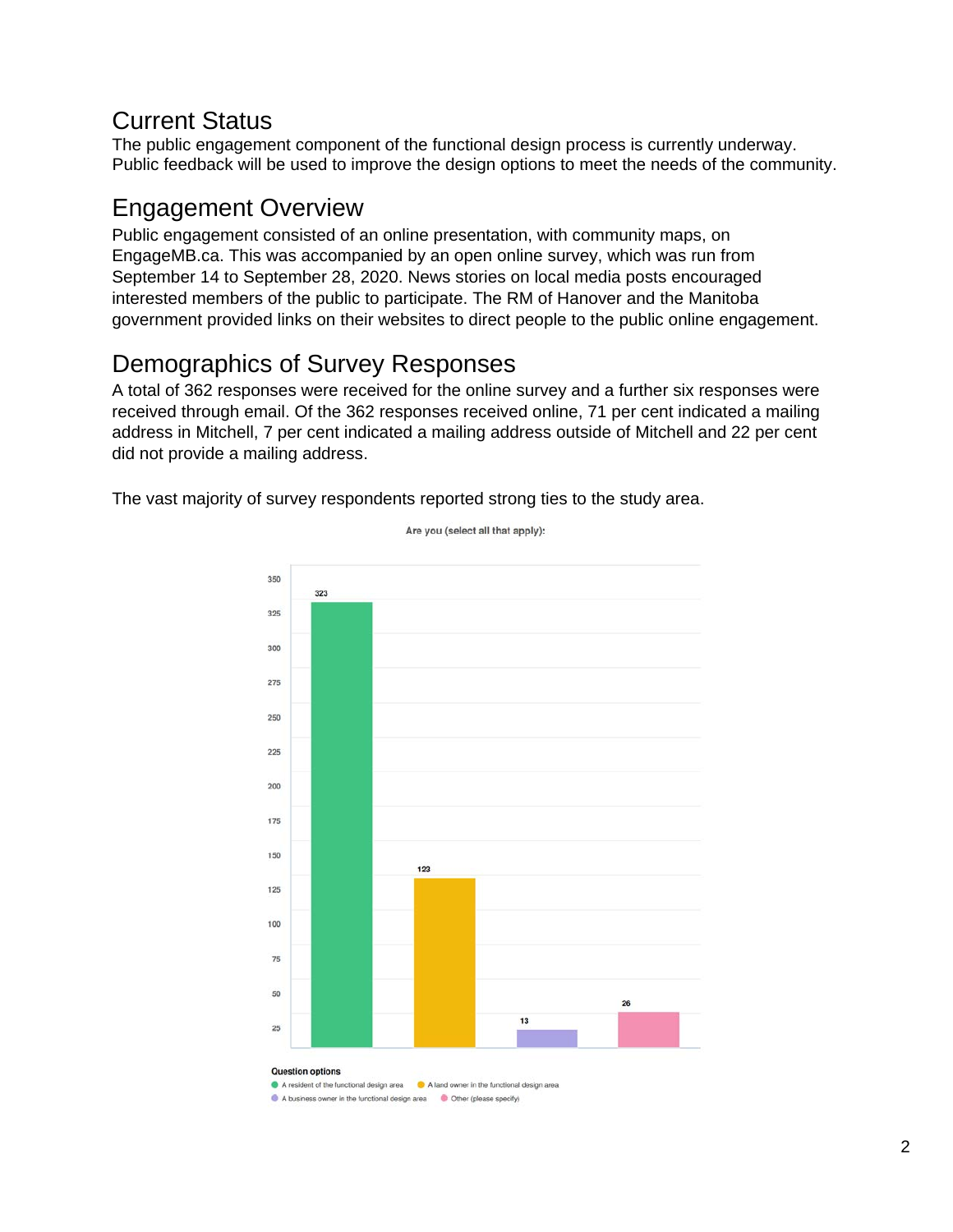Most people agreed that the engagement material clearly communicated the purpose of the functional design study with 91.4 per cent agreeing with the question "Did the online engagement material clearly communicate the purpose of the functional design?"



### **Question options**

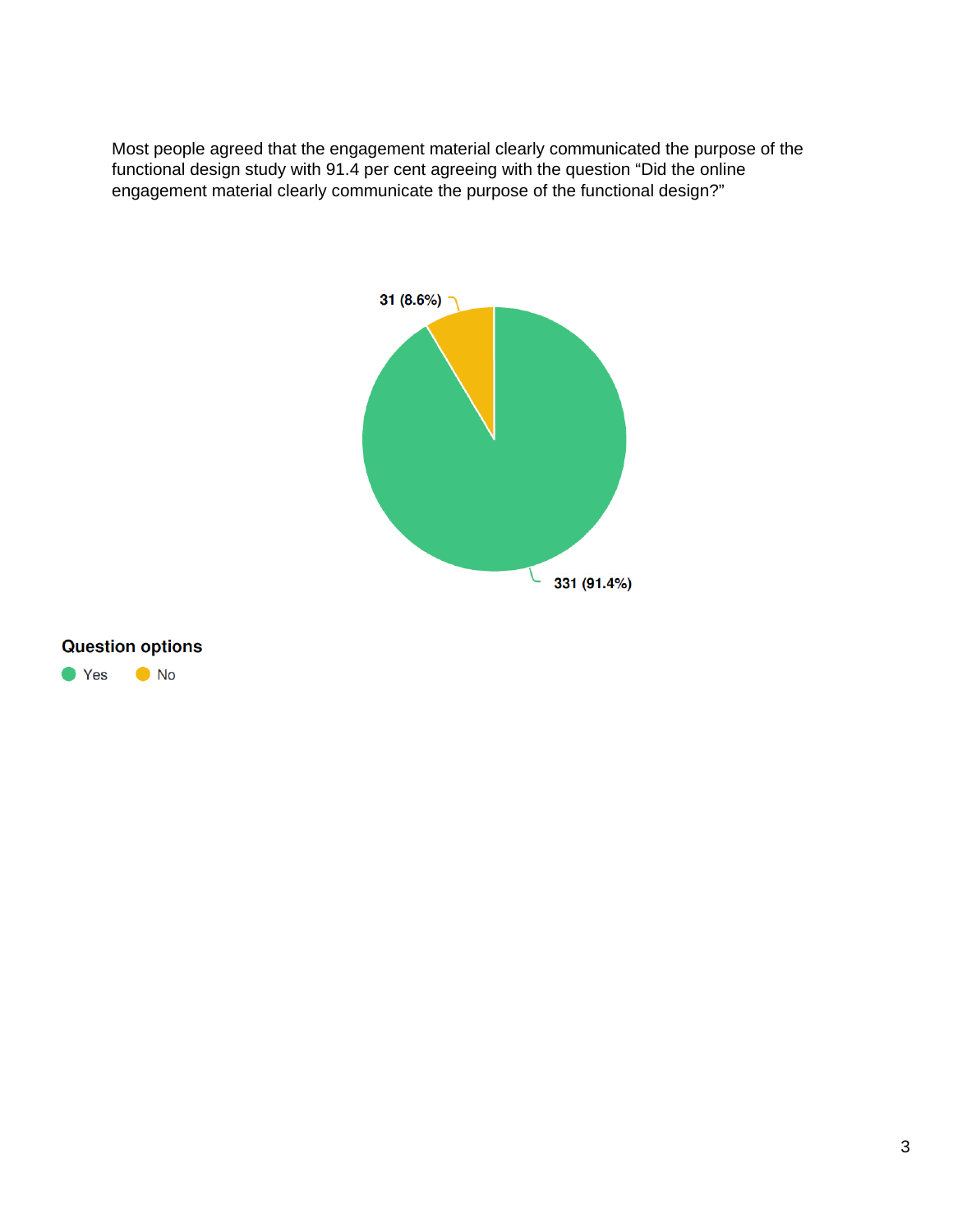# What We Heard

Several key themes were identified when analyzing the feedback. Responses were categorized into themes in order to categorize the information into useable data. The themes identified are Speed Concerns, Concerns Regarding Traffic Patterns on Local Streets, the Importance of Ash Street, Safety and Requirement for Land Acquisition. What we heard within these themes and how they will be addressed in the project going forward follow in the sections below.

### **Speed Concerns**

Several comments were received regarding the speed of traffic on PTH 52. Comparisons were made to other communities including Steinbach where the speed limits are lower.

### **Concerns Regarding Traffic Patterns on Local Streets**

Many of the participants thought that the closure of the accesses to Lilac Street and Willow Street would increase the volume of traffic on the other local streets. Concerns were expressed for the higher traffic volumes on these narrow streets and the lack of sidewalks on these streets which force pedestrians to walk on the street.

### **Importance of Ash Street**

The most frequent comment received related to the need to reopen the median opening at Ash Street. Several comments pointed out the importance of Ash Street to service the schools and arena. Many comments talked about the central location of Ash Street in the community and how it plays a central role in the transportation of people into and out of the community.

### **Safety**

There were several comments regarding various concerns related to safety. Concerns were expressed regarding option 3 and how it would direct heavy commercial trucks into the residential area around Peter's Lane. A few people thought that it would be better if the heavy commercial traffic was separated from the light residential traffic.

There were requests for turning lanes at all of the locations. One participant pointed out that there should have been a left turn lane shown on option 3 at Reichenbach Road.

Suggestions were made to extend the four lane section of PTH 52 further west past Broesky Road. With a full intersection at Broesky Road, a service road on the north side of PTH 52 could provide access to the industrial park located on Rosedale Road.

There were also many participants who did not want to see the relocation of the Reichenbach Road intersection.

Finally, a number of participants commented on the need for more sidewalks in Mitchell to separate pedestrians from traffic.

### **Requirement for Land Acquisition**

Comments were made regarding the requirement for private land to construct some of the improvements. There was concern expressed that some of the owners may not be interested in selling their land for these improvements.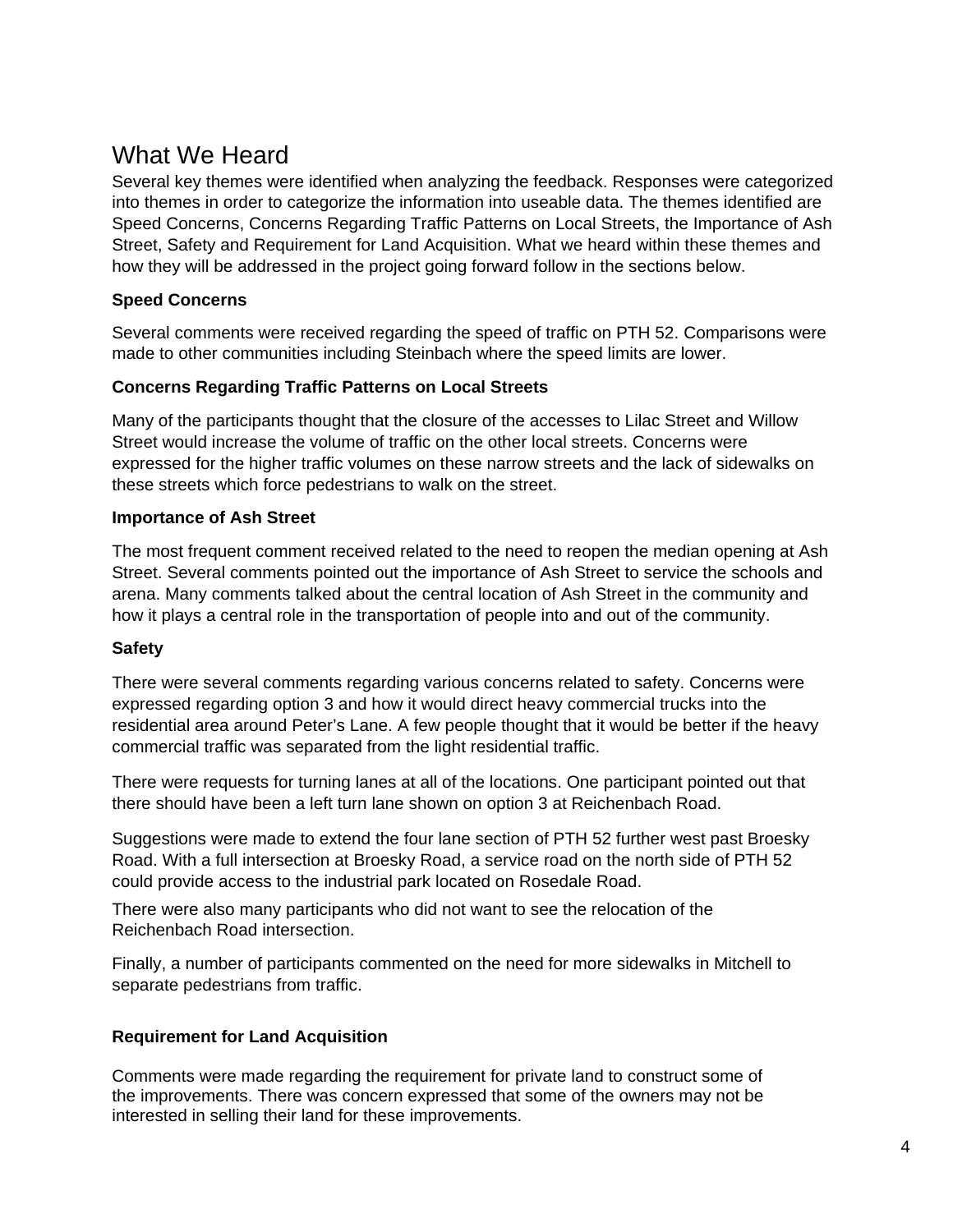



Question type: Dropdown Question

Survey results show that 82.3 per cent support intersection improvements at Centre Street.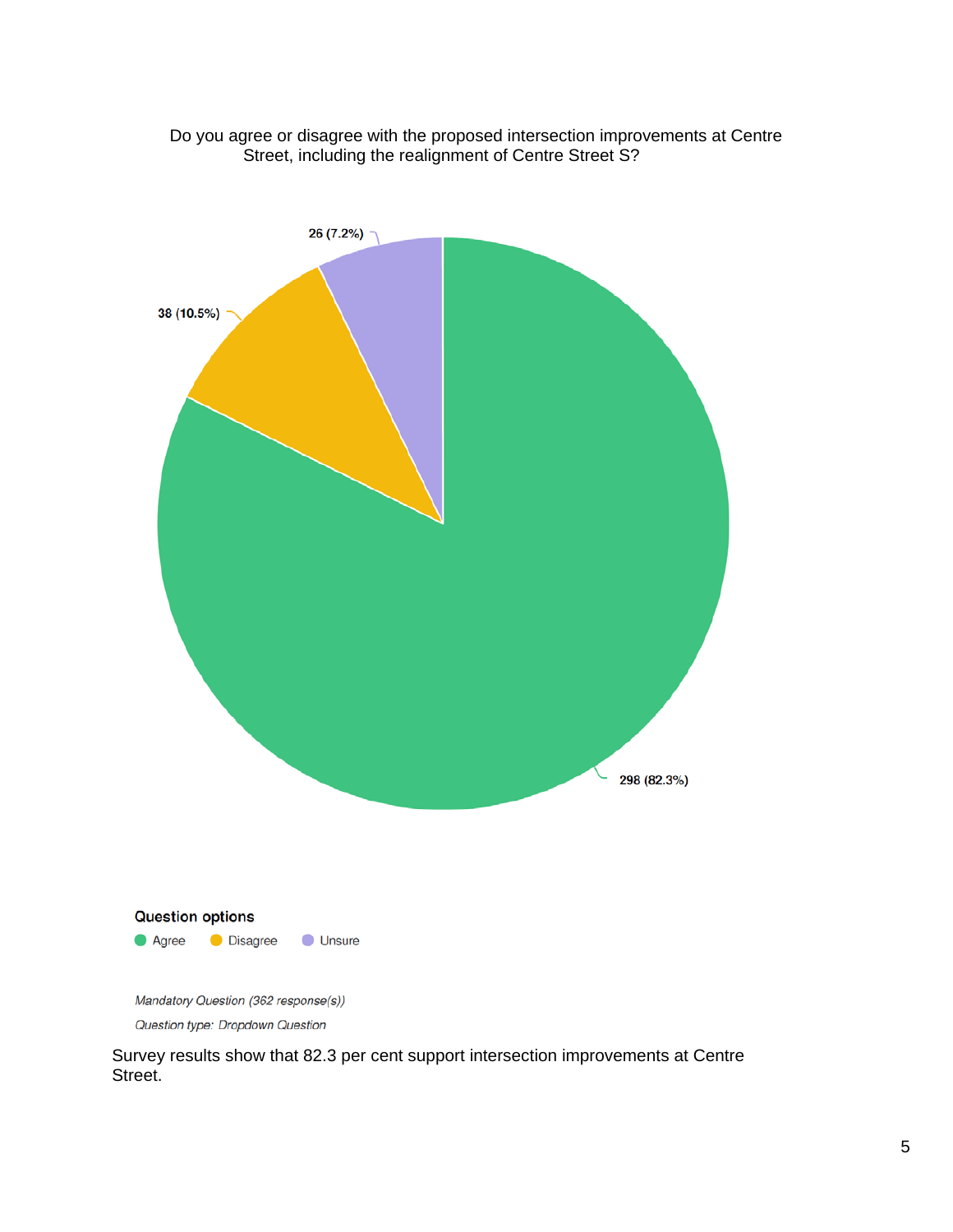

Do you agree or disagree with the proposed access closures at Lilac Road?

The survey shows that 74.3 per cent agree with proposed access closures at Lilac Road.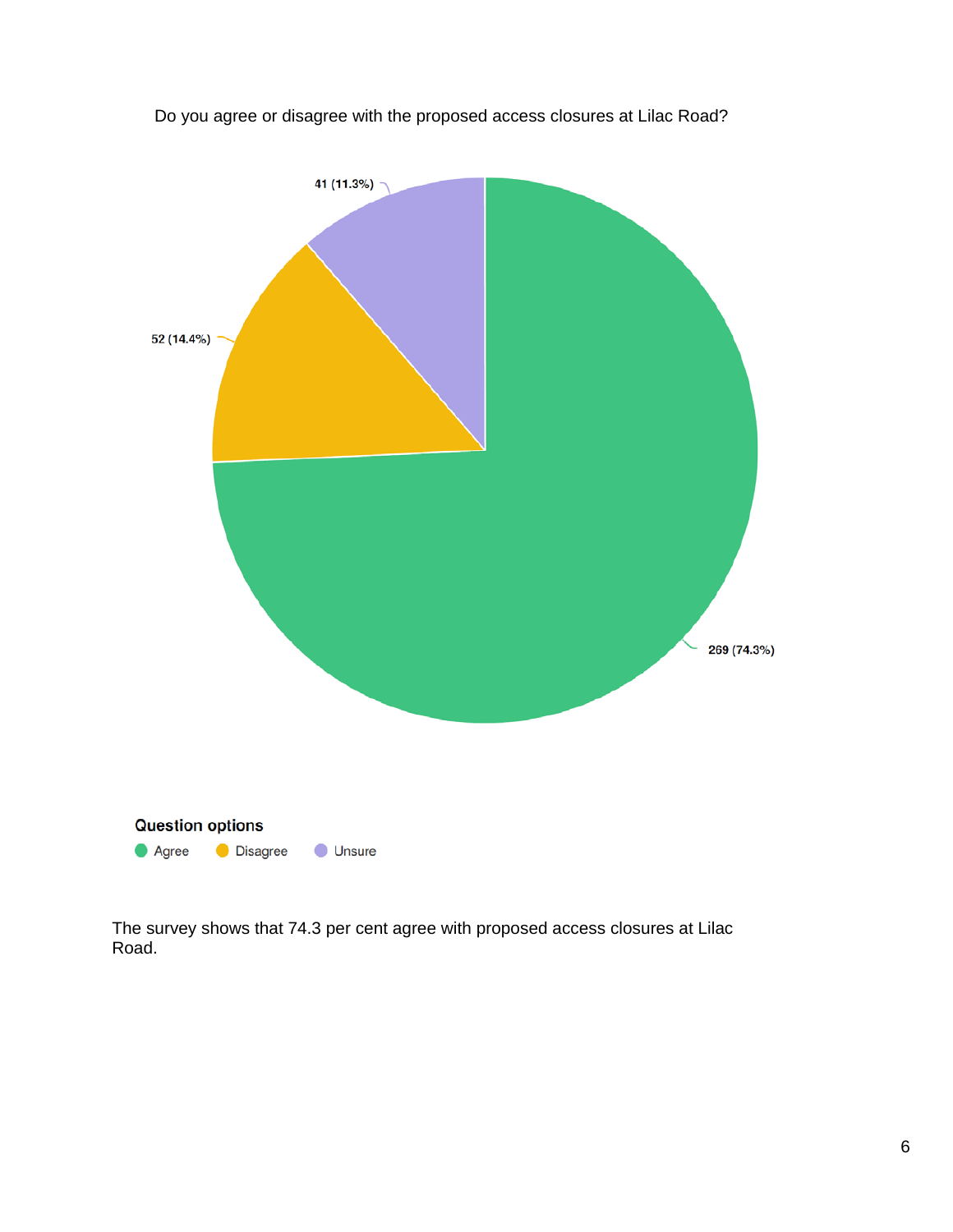Do you agree or disagree with the proposed partial access closure at Willow Street?



The survey shows that 70.7 per cent agree with a partial access closure at Willow Street.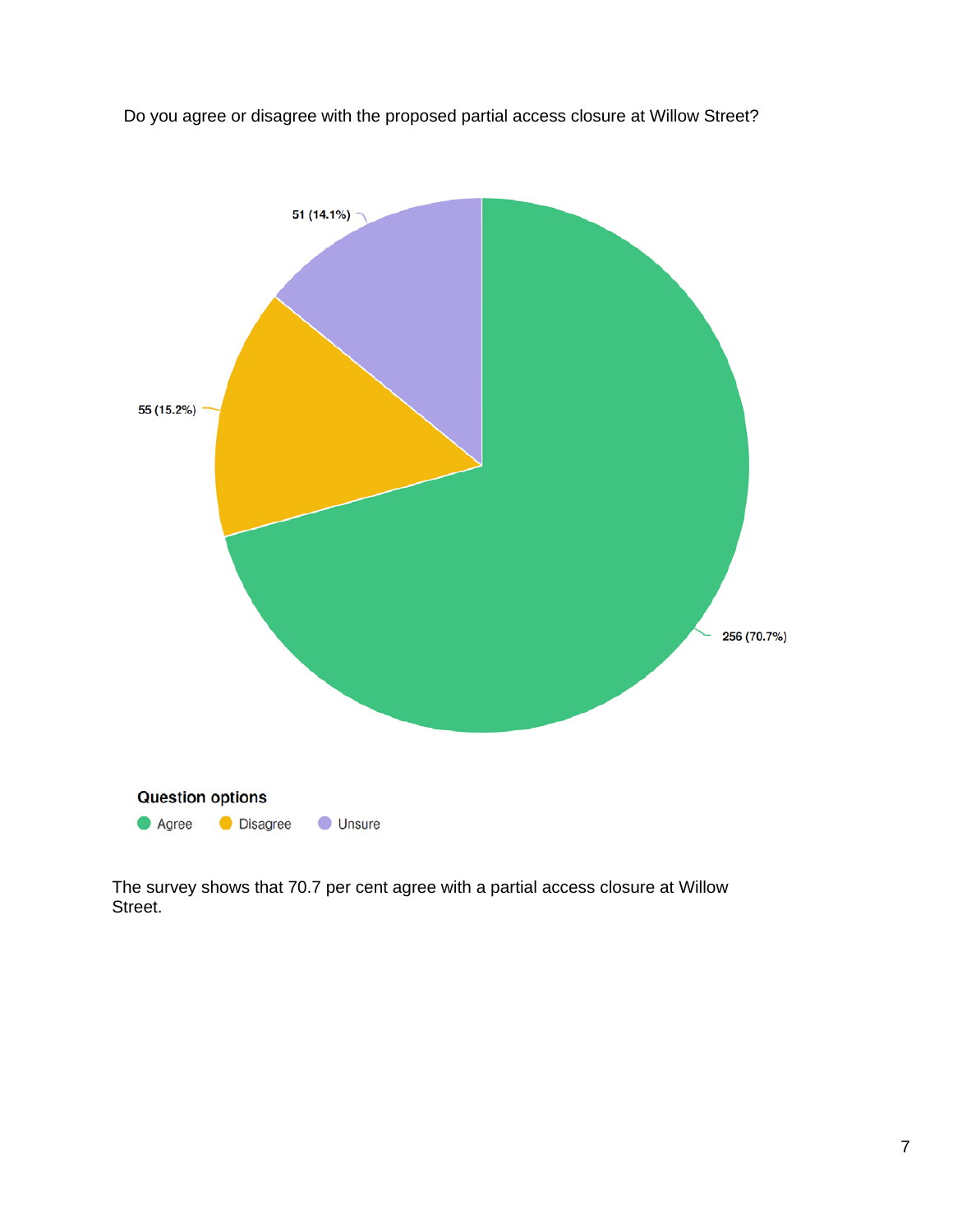

Ash Street Alternative A: Median to be open to traffic

Ash Street Alternative B: Median to be closed but maintain right-in right-out traffic

The survey shows 92.8 per cent prefer the median to be open to traffic on Ash Street.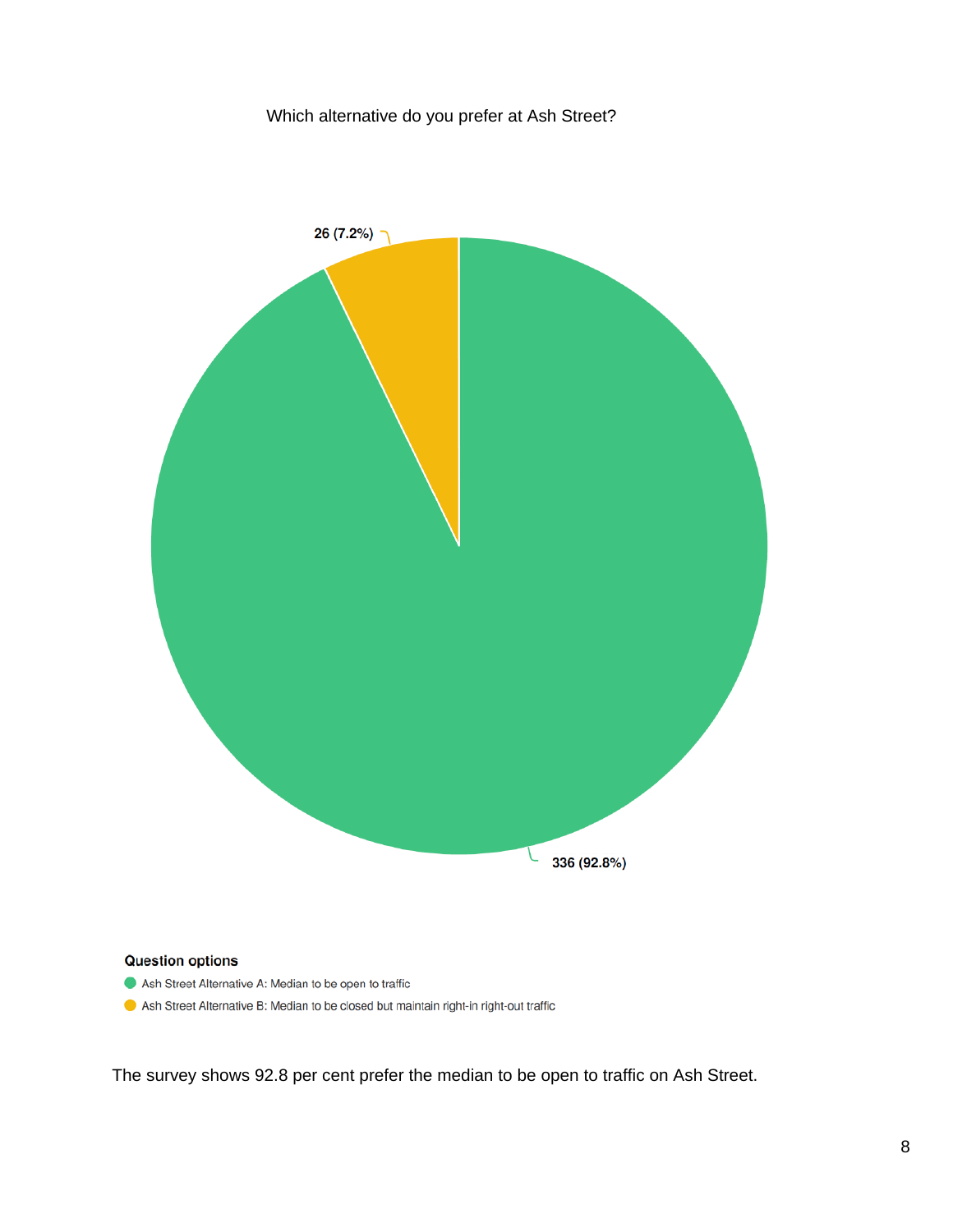# Which alternative do you prefer at the Western Access of Mitchell? 156 (43.1%) 206 (56.9%)

### **Question options**

- Alternative C: Relocation of Reichenbach Road, Rosedale Road, and Broesky Road intersections to one consolidated intersection location
- Alternative D: Intersection improvements to Reichenbach Road at its current location, including additional intersection improvements at **Broesky Road**

The survey shows that 56.9 per cent prefer intersection improvements to Reichenbach Road at its current location, including additional intersection improvements at Broesky Road at the Western access of Mitchell.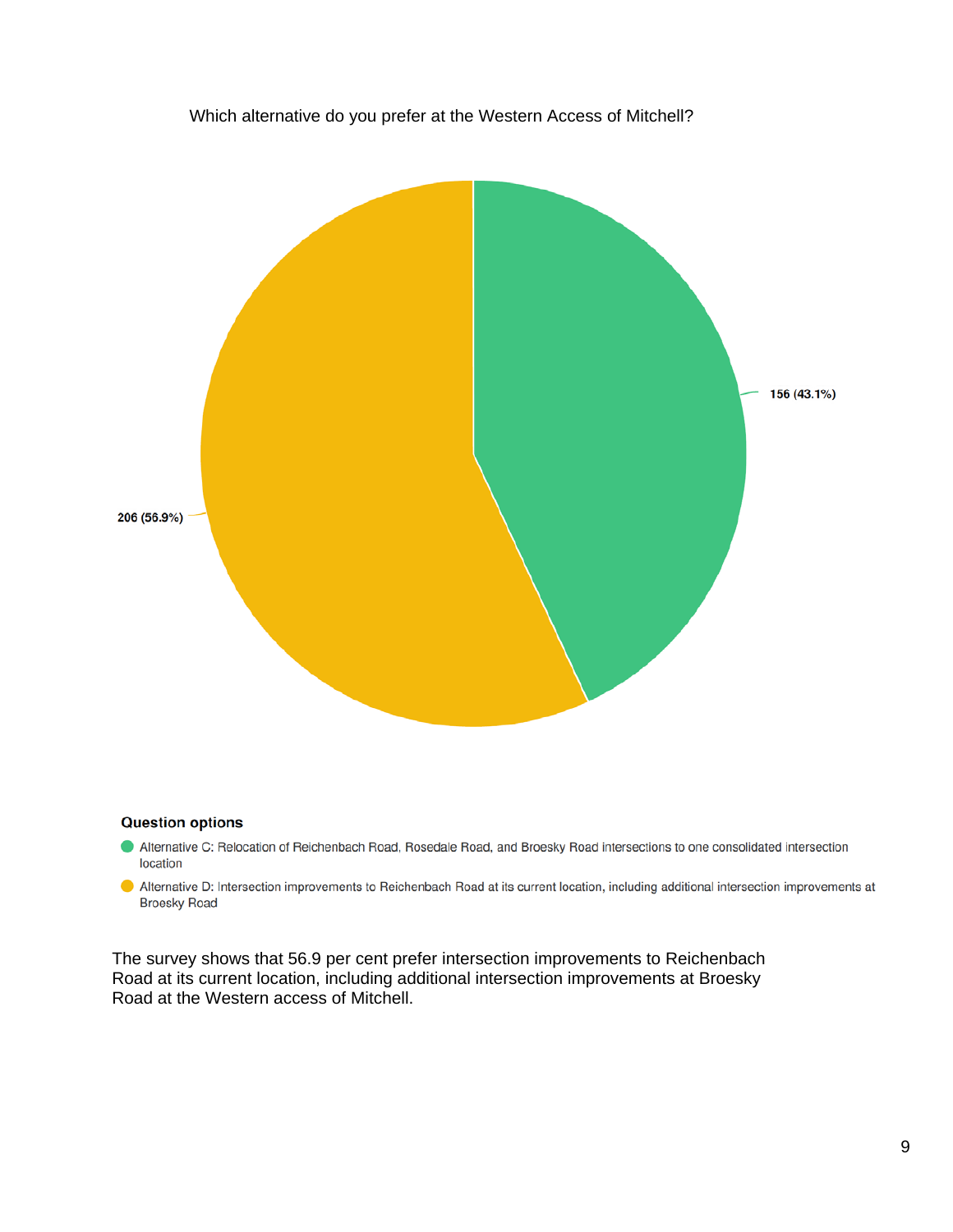

Which alternative do you prefer for the active transportation corridors for pedestrians and cyclists crossing PTH 52?

The survey shows support for placing the active transportation corridor at Burntwood.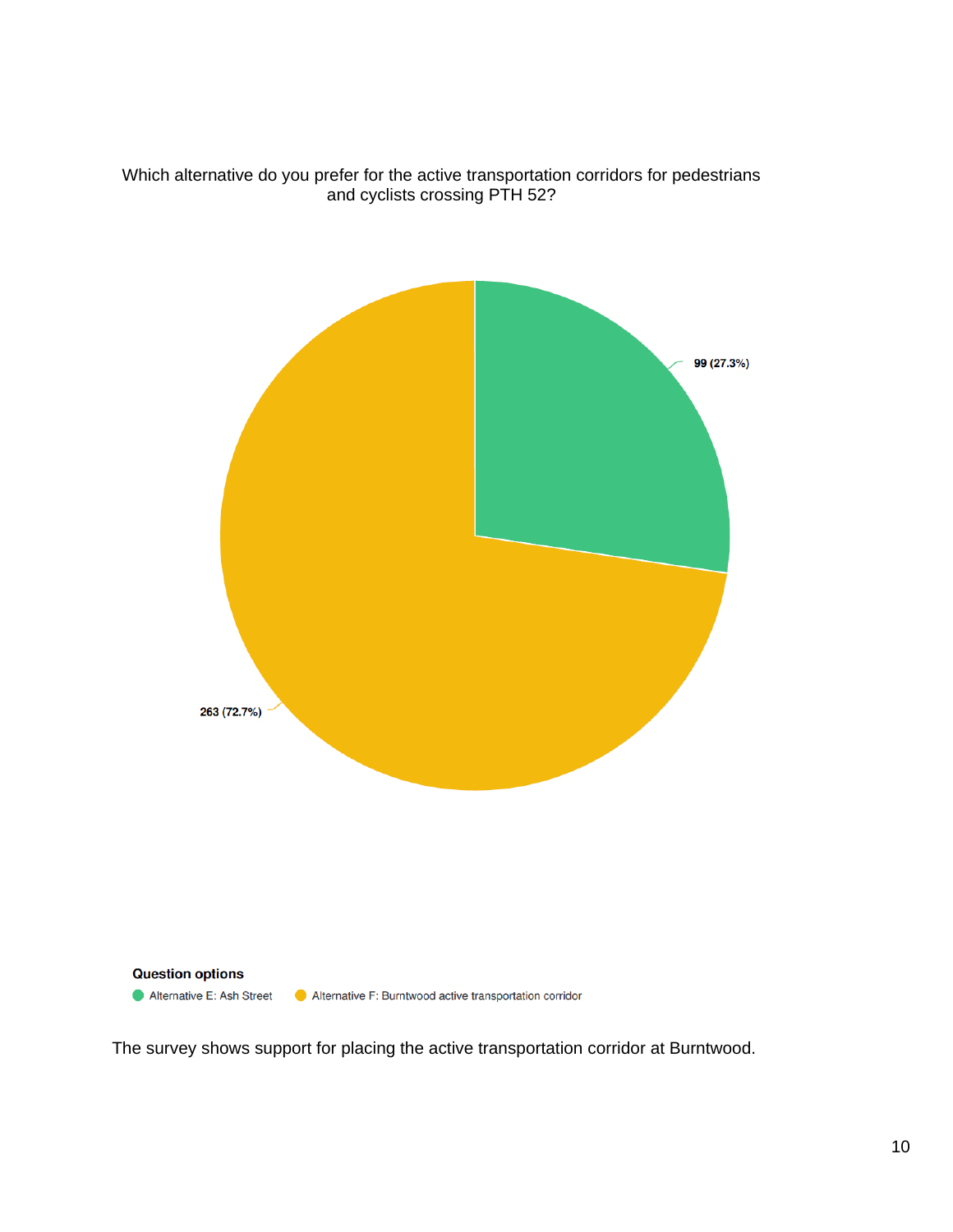The survey results show that option 3, with Ash Street opened to traffic and the western access located at Reichenbach Road, was the most preferred option. There was also support for option 2 but little support for option 1, which featured the median closure at Ash Street.



Overall, which design option do you prefer?

### **Question options**

- Option 1: Ash Street median closed with Western access located at Rosedale Road
- Option 2: Ash Street median opened with Western access located at Rosedale Road
- Option 3: Ash Street opened with Western access located at Reichenbach Road

I do not like any of the design options